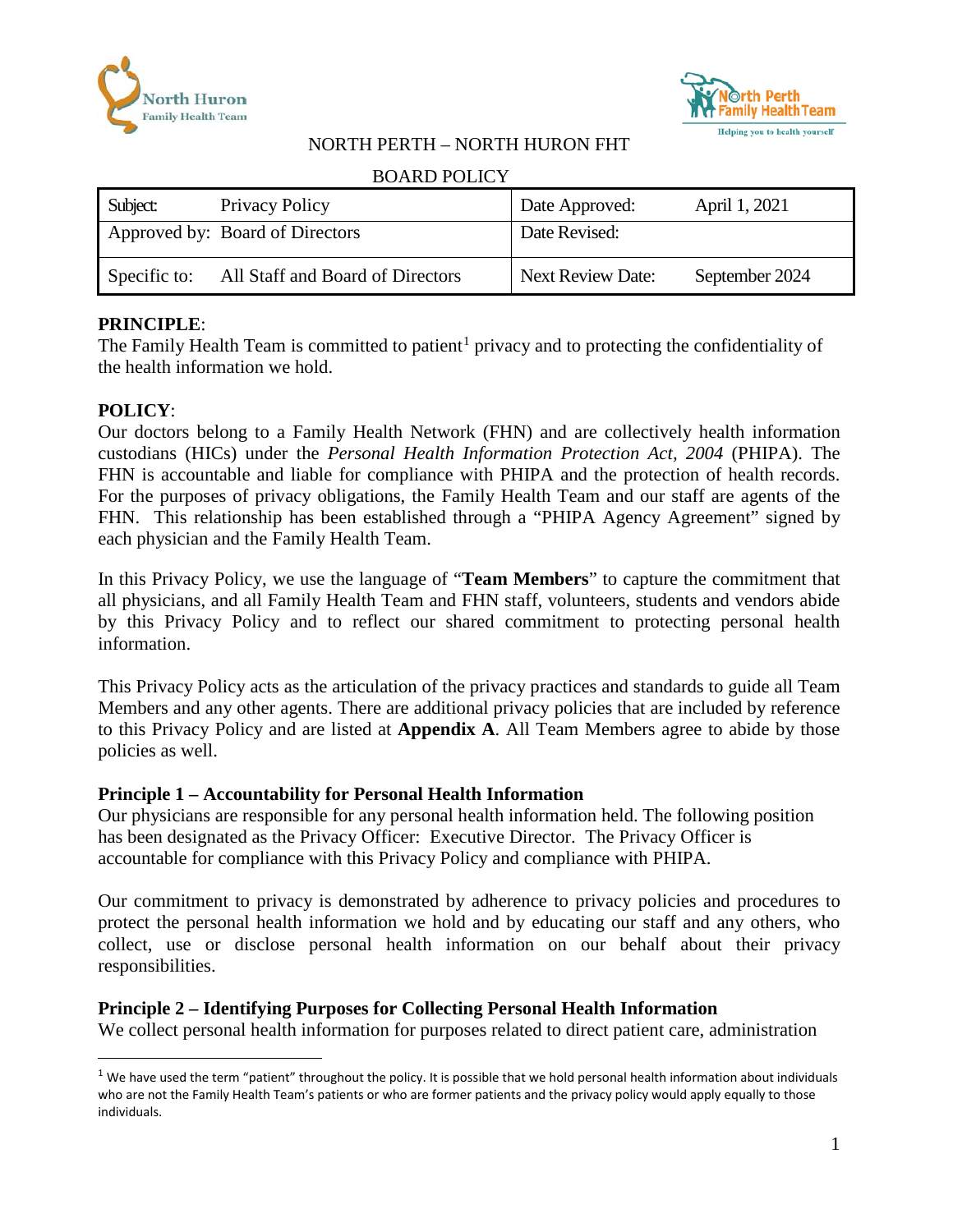



# BOARD POLICY

and management of our programs and services, patient billing, administration and management of the health care system, research, teaching, statistical reporting, meeting legal obligations,

fundraising, marketing and as otherwise permitted or required by law.

When personal health information that has been collected is to be used for a purpose not previously identified, the new purpose will be identified prior to use. Unless the new purpose is permitted or required by law, consent will be required before the information can be used for that purpose.

**Principle 3 – Consent for the Collection, Use and Disclosure of Personal Health Information**  We require consent in order to collect, use, or disclose personal health information. However, there are some cases where we may collect, use or disclose person health information without consent as permitted or required by law.

### **Express consent**

Should a patient wish his/her other health care providers (outside of their health care providers at the Family Health Team) to have access to the patient health record, the patient can provide a verbal or written consent to this effect, which will be communicated to the patient's physician. See the Family Health Team's "*Access and Correction Policy – Release of Patient Information*".

Should a patient wish his/her lawyer, insurance company, family, employer, landlord or other third party individuals or agencies (non-health care providers) to have access to his/her health record, the patient must provide verbal or written consent to this effect, which will be communicated in accordance with the Family Health Team's policy: "*Access and Correction Policy – Release of Patient Information*".

### **Implied consent (Disclosures to other health care providers for health care purposes) – Circle of Care**

Patient information may also be released to a patient's other health care providers for health care purposes (within the "circle of care") without the express written or verbal consent of the patient as long as it is reasonable in the circumstances to believe that the patient wants the information shared with the other health care providers. No patient information will be released to other health care providers if a patient has stated he/she does not want the information shared (for instance, by way of the placement of a "lockbox" on his/her health records).

A patient's request for treatment constitutes implied consent to use and disclose his/her personal health information for health care purposes, unless the patient expressly instructs otherwise.

Who can be in the "circle of care" includes (among others providing direct patient care if authorized by PHIPA):

# **Within the physician's office and Family Health Team:**

- o All physicians in this practice
- o Interprofessional health providers
- o Medical students, residents and locums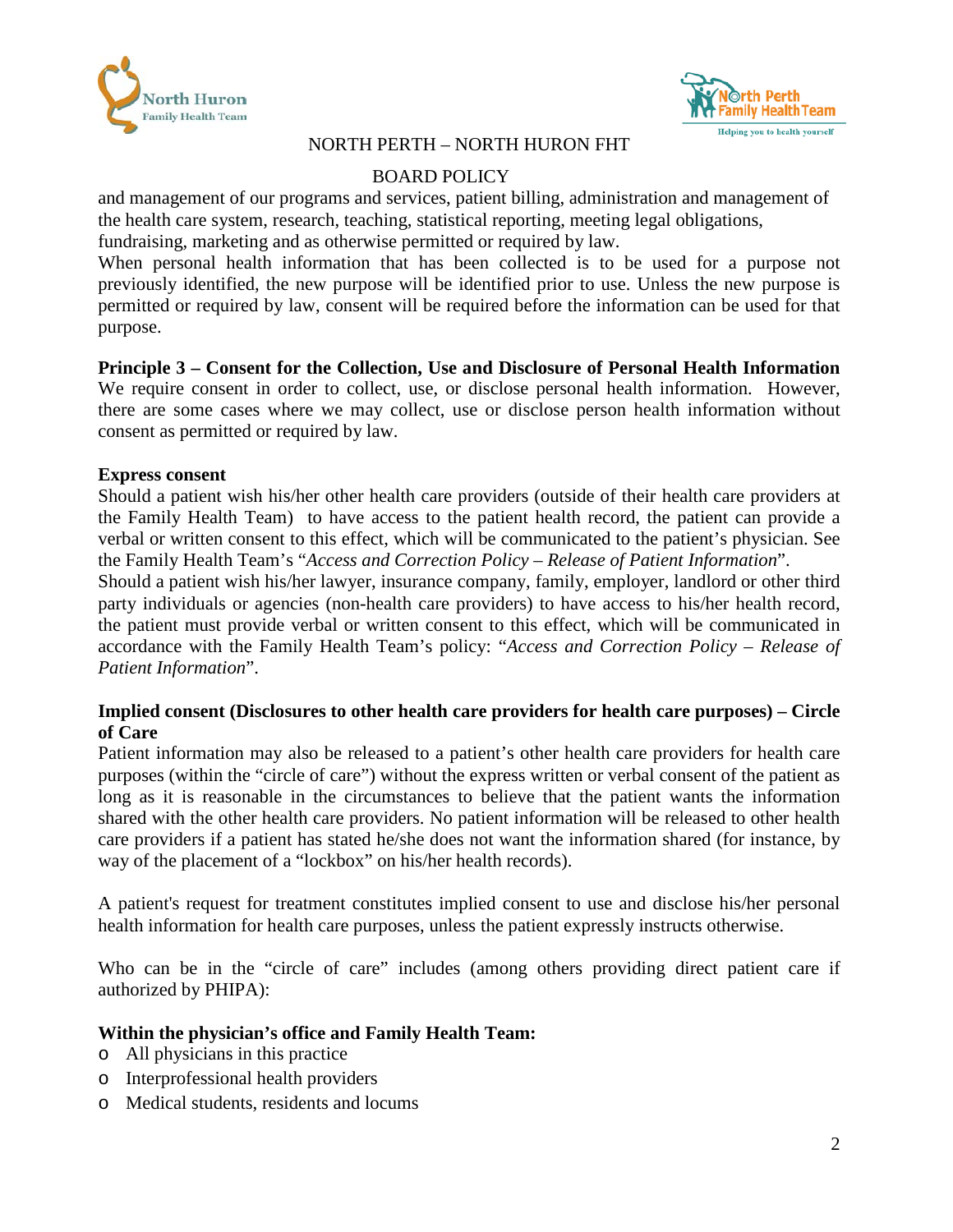



# BOARD POLICY

o Nursing or other allied health care students

## **Outside of the Family Health Team:**

- o Hospitals
- o Community Care Access Centres
- o Community Health Centres
- o Long-term care homes
- o Ambulance
- o Pharmacists
- o Laboratories
- o Regulated health professionals in sole practice or group
- o Social workers and social service workers in sole practice or group
- o A centre, program or service for community health or mental health whose primary purpose is the provision of health care

#### **No Consent**

There are certain activities for which consent is not required to use or disclose personal health information. These activities are permitted or required by law. For example, we do not need consent from patients to (this is not an exhaustive list):

- Plan, administer and manage our internal operations, programs and services
- Get paid
- Engage in quality improvement, error management, and risk management activities
- Participate in the analysis, administration and management of the health care system
- Engage in research (subject to certain rules)
- Teach, train and educate our Team Members and others
- Compile statistics for internal or mandatory external reporting
- Respond to legal proceedings
- Comply with mandatory reporting obligations

A list of mandatory reporting obligations is found in the Family Health Team's "*Access and Correction – Release of Patient Information Policy*".

If Team Members have questions about using and disclosing personal health information without consent, they can ask the Privacy Officer.

#### **Withholding or Withdrawal of Consent**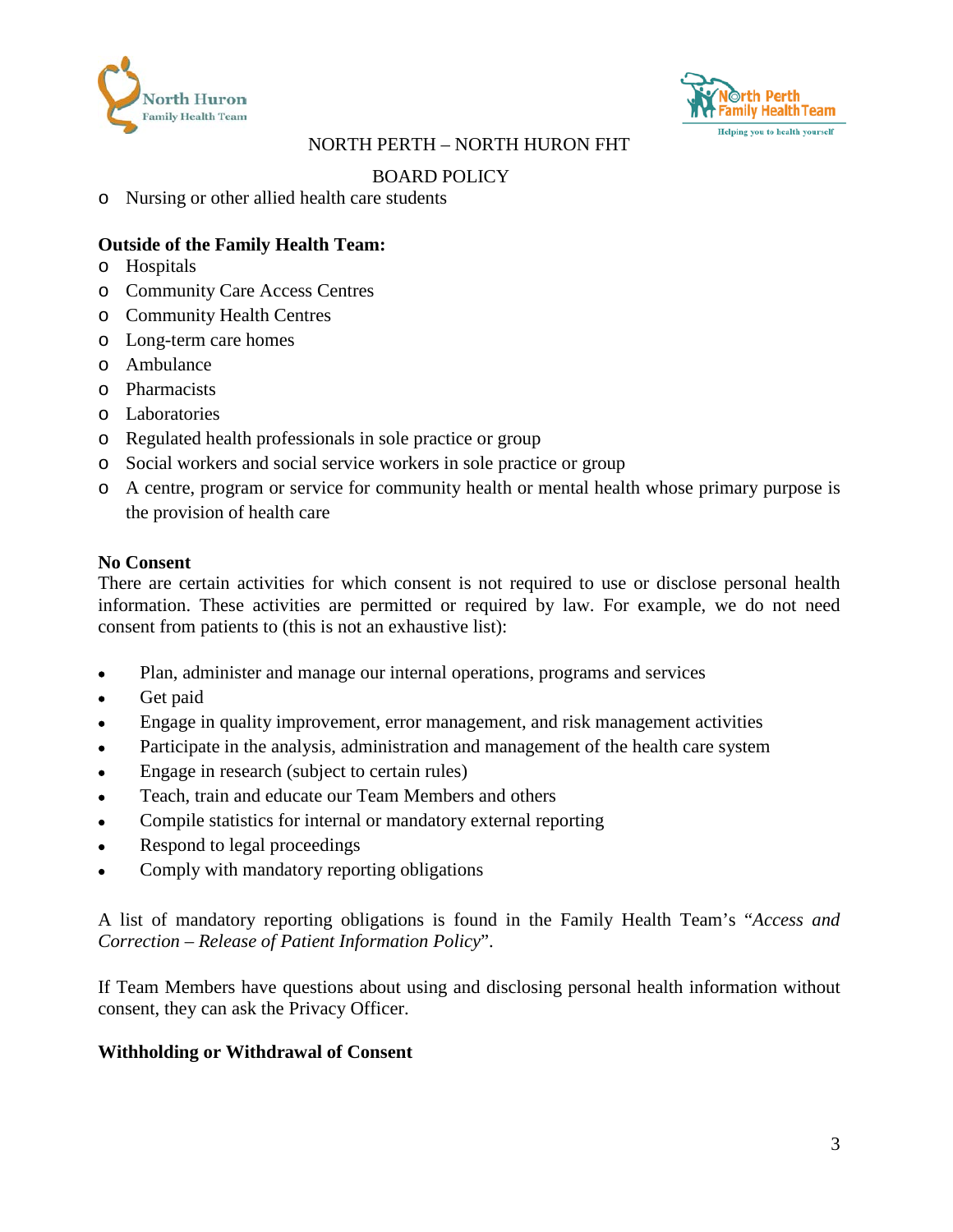



# BOARD POLICY

If consent is sought, a patient may choose not to give consent ("withholding consent"). If consent is given, a patient may withdraw consent at any time, but the withdrawal cannot be retrospective. The withdrawal may also be subject to legal or contractual restrictions and reasonable notice.

# **Lockbox**

PHIPA gives patients the opportunity to restrict access to any personal health information or their entire health record by their health care providers within the Family Health Team or by external health care providers. Although the term "lockbox" is not found in PHIPA, lockbox is commonly used to refer to a patient's ability to withdraw or withhold consent for the use or disclosure of their personal health information for health care purposes. See the Family Health Team's "*Lockbox Policy*" for details of how the lockbox works.

If a physician leaves the Family Health Network, his/her patients will be notified and will have a choice whether to transfer their health records in accordance with the rules/guidelines set forth by the College of Physicians and Surgeons of Ontario. <http://www.cpso.on.ca/>

# **Principle 4 – Limiting Collection of Personal Health Information**

We limit the amount and type of personal health information we collect to that which is necessary to fulfill the purposes identified. Information is collected directly from the patient, unless the law permits or requires collection from third parties. For example, from time to time we may need to collect information from patients' family members or other health care providers.

Personal health information may only be collected within the limits of each Team Member's role. Team Members should not initiate their own projects to collect new personal health information from any source without being authorized by the Family Health Team or the Privacy Officer**.**

# **Principle 5 – Limiting Use, Disclosure and Retention of Personal Health Information Use**

Personal health information is not used for purposes other than those for which it was collected, except with the consent of the patient or as permitted or required by law.

Personal health information may only be used within the limits of each Team Member's role. Team Members may not read, look at, receive or otherwise use personal health information unless they have a legitimate "need to know" as part of their position. If a Team Member is in doubt whether an activity to use personal health information is part of his/her position – he/she should ask the Privacy Officer**.** For example, self-directed learning is not allowed (randomly or intentionally looking at health records for self-initiated educational purposes) without specific authorization.

# **Disclosure**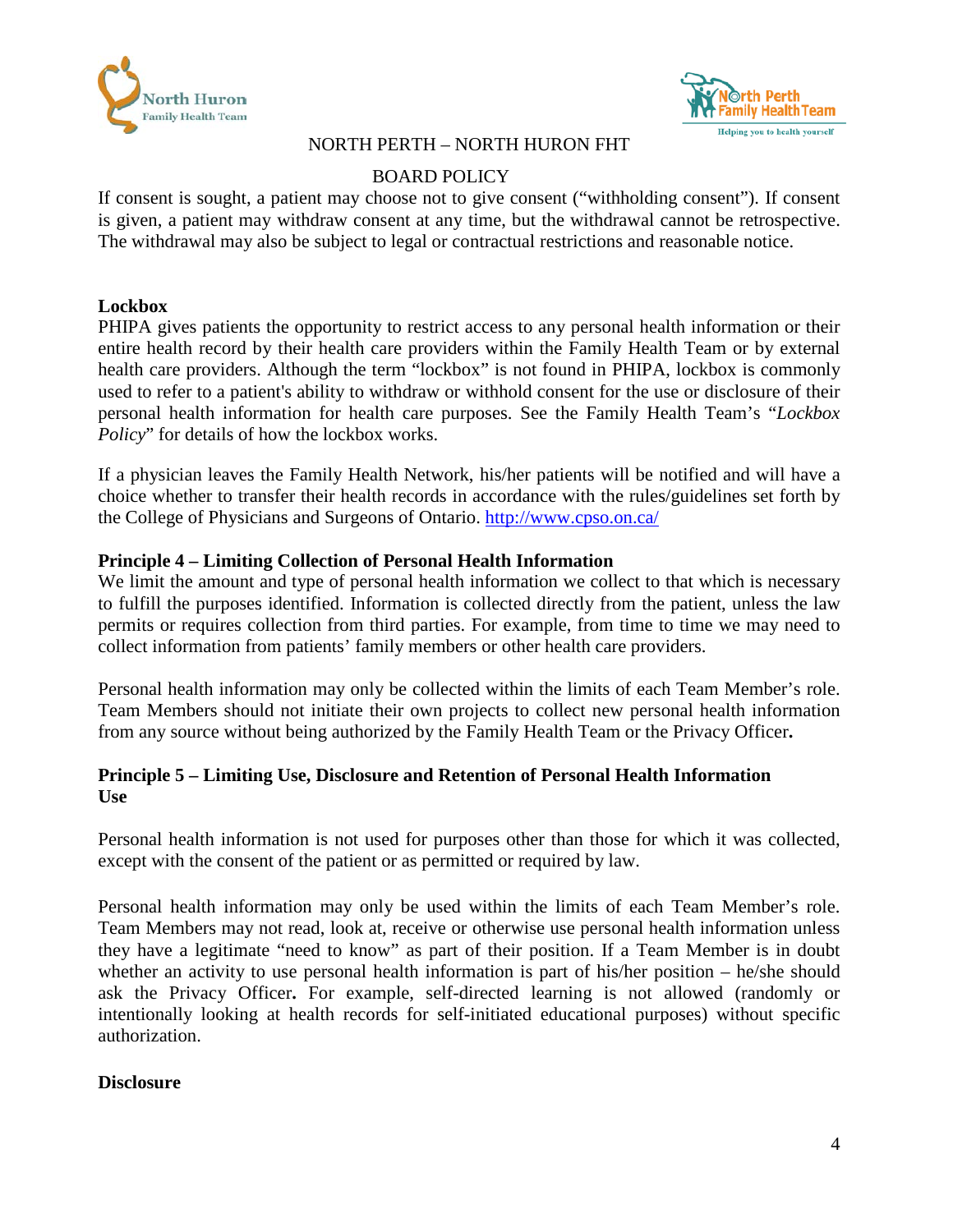



# BOARD POLICY

Personal health information is not disclosed for purposes other than those for which it was collected, except with the consent of the patient or as permitted or required by law.

Personal health information may only be disclosed within the limits of each Team Member's role. Team Members may not share, talk about, send to or otherwise disclose personal health information to anyone else unless that activity is an authorized part of their position. If a Team Member is in doubt whether an activity to disclose personal health information is part of his/her position – he/she should ask the Privacy Officer.

### **Retention**

Health records are retained as required by law and professional regulations and to fulfill our own purposes for collecting personal health information.

The Canadian Medical Protective Association (CMPA) and College of Physicians and Surgeons of Ontario (CPSO) advise their members to retain health records for at least 10 years from the date of last entry or, in the case of minors, 10 years from the time the patient would have reached the age of majority (age 18). There may be reasons to keep records for longer than this minimum period.

Personal health information that is no longer required to fulfill the identified purposes is destroyed, erased, or made anonymous safely and securely. Please see the Family Health Team's "*Safeguards for Patient Information Guidelines*".

### **Principle 6 – Accuracy of Personal Health Information**

We will take reasonable steps to ensure that information we hold is as accurate, complete, and up to date as is necessary to minimize the possibility that inappropriate information may be used to make a decision about a patient.

### **Principle 7 – Safeguards for Personal Health Information**

We have put in place safeguards for the personal health information we hold, which include:

- Physical safeguards (such as locked filing cabinets and rooms);
- Organizational safeguards (such as permitting access to personal health information by staff on a "need-to-know" basis only); and
- Technological safeguards (such as the use of passwords, encryption, and audits).

We take steps to ensure that the personal health information we hold is protected against theft, loss and unauthorized use or disclosure. The details of these safeguards are set out in the Family Health Team's "*Safeguards for Patient Information Guidelines*".

We require anyone who collects, uses or discloses personal health information on our behalf to be aware of the importance of maintaining the confidentiality of personal health information. This is done through the signing of confidentiality agreements, privacy training, and contractual means.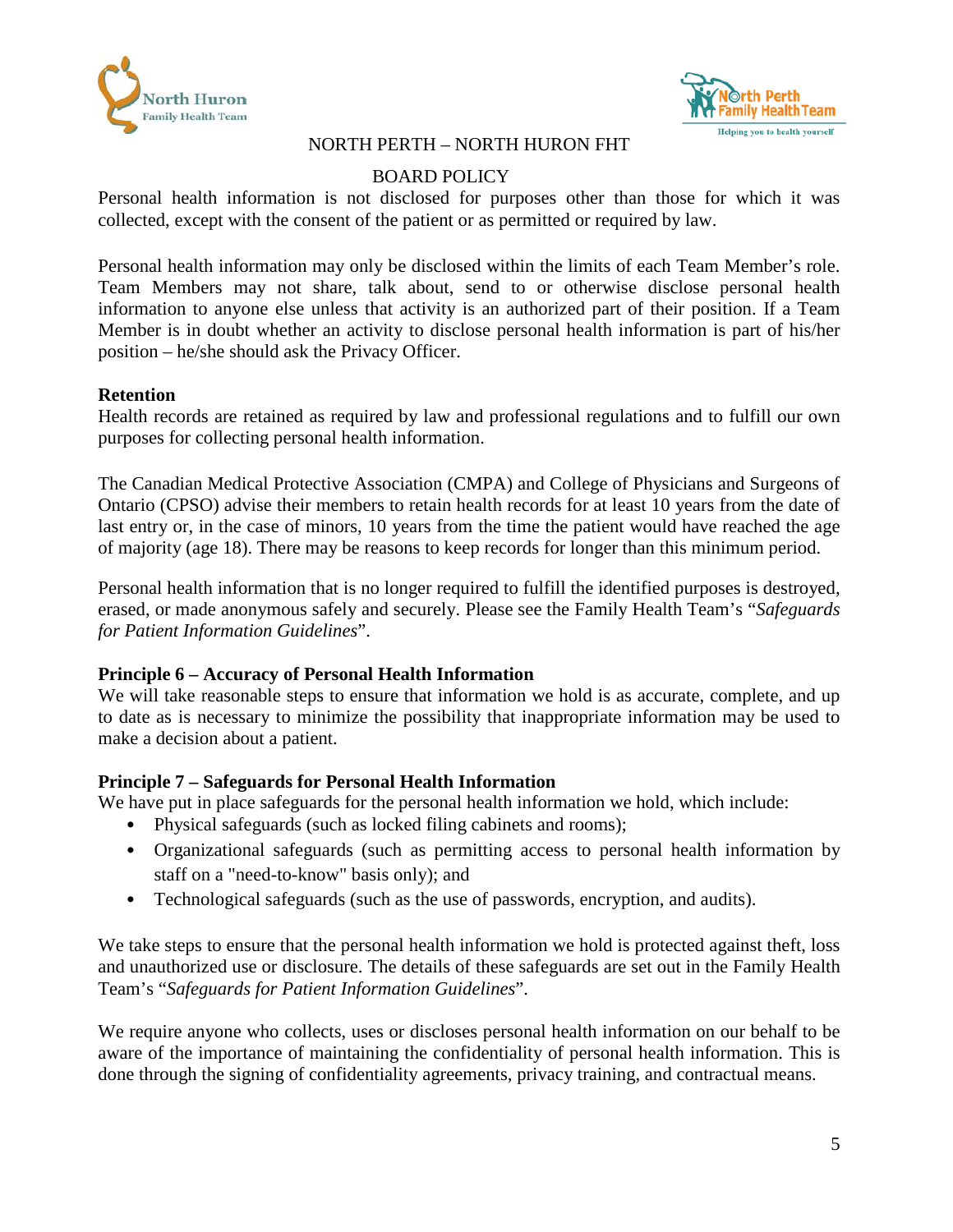



# BOARD POLICY

Care is used in the disposal or destruction of personal health information, to prevent unauthorized parties from gaining access to the information.

# **Principle 8 – Openness about Personal Health Information**

Information about our policies and practices relating to the management of personal health information are available to the public, including:

- Contact information for our Privacy Officer, to whom complaints or inquiries can be made;
- The process for obtaining access to personal health information we hold, and making requests for its correction;
- A description of the type of personal health information we hold, including a general account of our uses and disclosures; and
- A description of how a patient may make a complaint to the Family Health Team or to the Information and Privacy Commissioner of Ontario.

### **Principle 9 – Patient Access to Personal Health Information**

Patients may make written requests to have access to their records of personal health information, in accordance with the Family Health Team's "*Access and Correction Policy – Release of Patient Information*".

We will respond to a patient's request for access within reasonable timelines and costs to the patient, as governed by law. We will take reasonable steps to ensure that the requested information is made available in a format that is understandable.

Patients who successfully demonstrate the inaccuracy or incompleteness of their personal health information may request that we amend their information. In some cases instead of making a correction, patients may ask to append a statement of disagreement to their file.

**Please Note**: In certain situations, we may not be able to provide access to all the personal health information we hold about a patient. Exceptions to the right of access requirement will be in accordance with law. Examples may include information that could reasonably be expected to result in a risk of serious harm or the information is subject to legal privilege.

### **Principle 10 – Challenging Compliance with the Family Health Team's Privacy Policies and Practices**

Any person may ask questions or challenge our compliance with this policy or with PHIPA by contacting our Privacy Officer:

 Executive Director North Perth – North Huron Family Health Team 185 Inkerman Street East Listowel, ON N4W 2N1 (519) 291-3125 ext.6273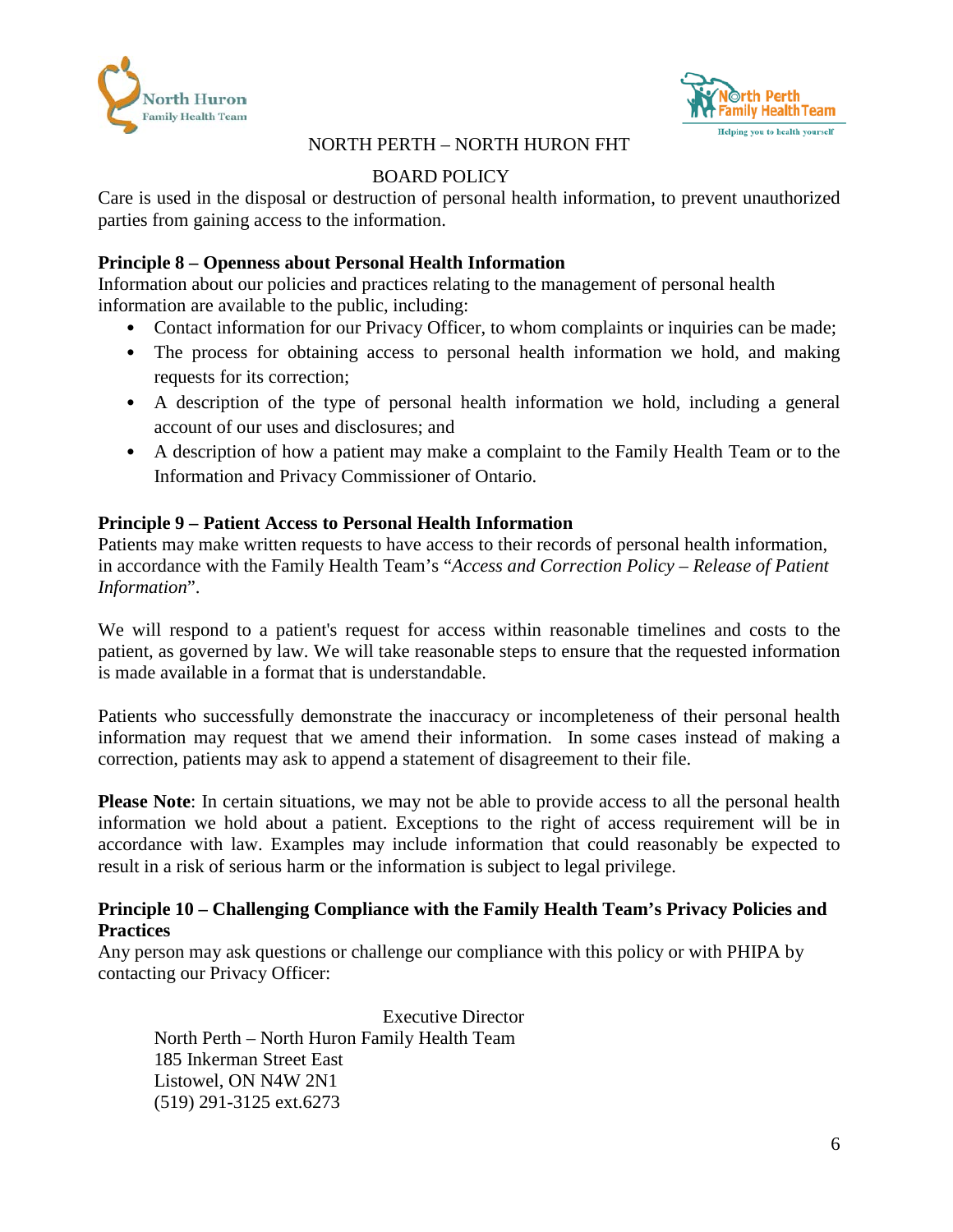



### BOARD POLICY

We will receive and respond to complaints or inquiries about our policies and practices relating to the handling of personal health information. We will inform patients who make inquiries or lodge complaints of other available complaint procedures.

We will investigate all complaints. If a complaint is found to be justified, we will take appropriate measures to respond.

The Information and Privacy Commissioner of Ontario oversees our compliance with privacy rules and PHIPA. Any individual can make an inquiry or complaint directly to the Information and Privacy Commissioner of Ontario by writing to or calling:

2 Bloor Street East, Suite 1400 Toronto, Ontario M4W 1A8 Canada Phone: 1 (800) 387-0073 (or 416-326-3333 in Toronto) Fax: 416-325-9195 [www.ipc.on.ca](http://www.ipc.on.ca/)